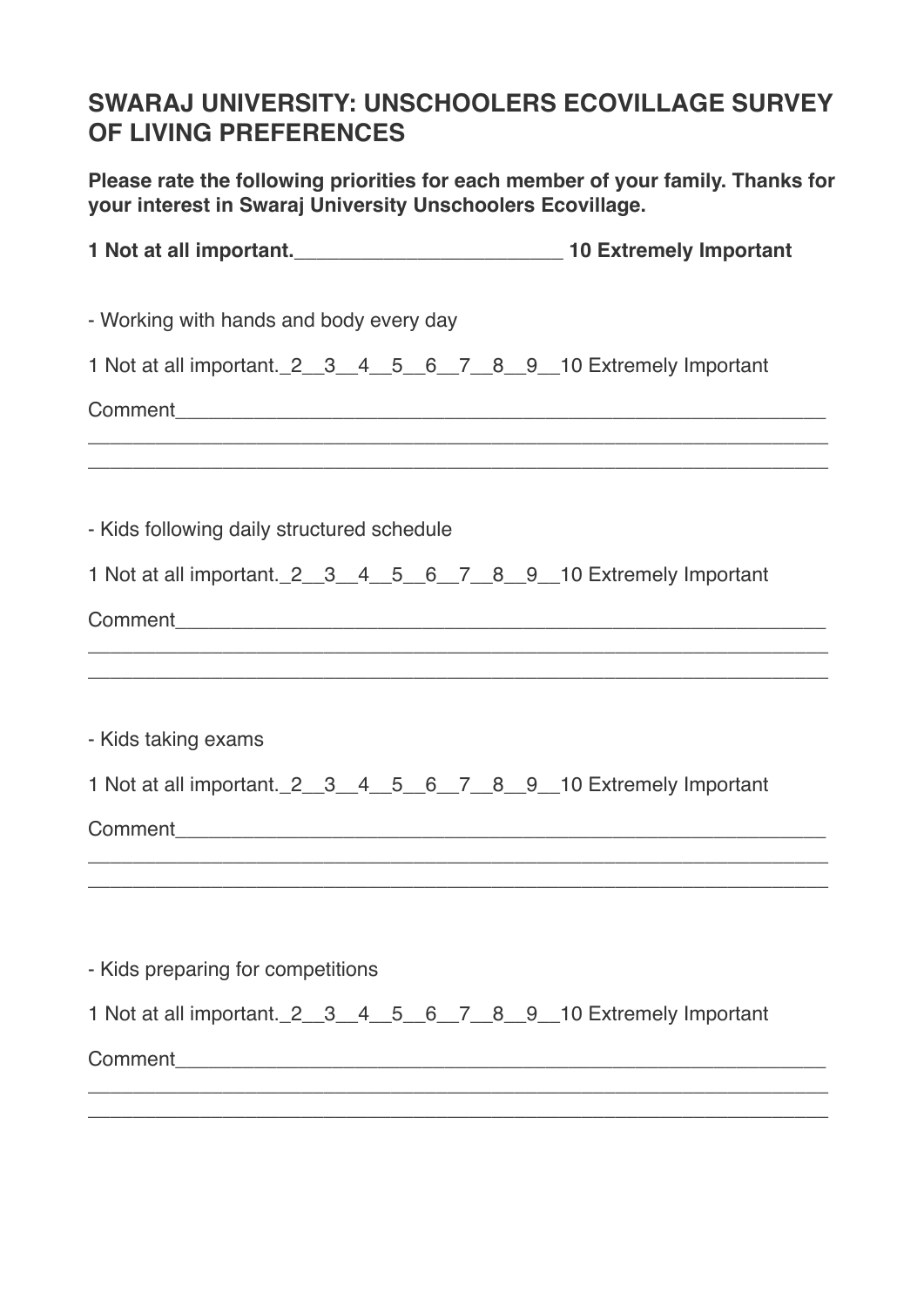| - Kids following formal syllabus                                                                                                                                                     |
|--------------------------------------------------------------------------------------------------------------------------------------------------------------------------------------|
| 1 Not at all important. 2 _3 _4 _5 _6 _7 _8 _9 _10 Extremely Important                                                                                                               |
|                                                                                                                                                                                      |
|                                                                                                                                                                                      |
| - Kids taking online classes                                                                                                                                                         |
| 1 Not at all important. 2 _3 _4 _5 _6 _7 _8 _9 _10 Extremely Important                                                                                                               |
|                                                                                                                                                                                      |
| - Zero Waste Campus/Eco Friendly Lifestyle                                                                                                                                           |
| 1 Not at all important. 2_3_4_5_6_7_8_9_10 Extremely Important                                                                                                                       |
| <u> 1990 - Johann Stoff, amerikansk politiker (d. 1980)</u><br><u> 1989 - Johann Stoff, deutscher Stoff, der Stoff, der Stoff, der Stoff, der Stoff, der Stoff, der Stoff, der S</u> |
| - Non-allopathic/Natural healing space                                                                                                                                               |
| 1 Not at all important. 2_3_4_5_6_7_8_9_10 Extremely Important                                                                                                                       |
|                                                                                                                                                                                      |
|                                                                                                                                                                                      |
| - Eating organic food/Doing organic farming                                                                                                                                          |
| 1 Not at all important. 2_3_4_5_6_7_8_9_10 Extremely Important                                                                                                                       |
| ,我们也不能在这里的时候,我们也不能会在这里,我们也不能会在这里,我们也不能会在这里的时候,我们也不能会在这里的时候,我们也不能会在这里的时候,我们也不能会在这里                                                                                                    |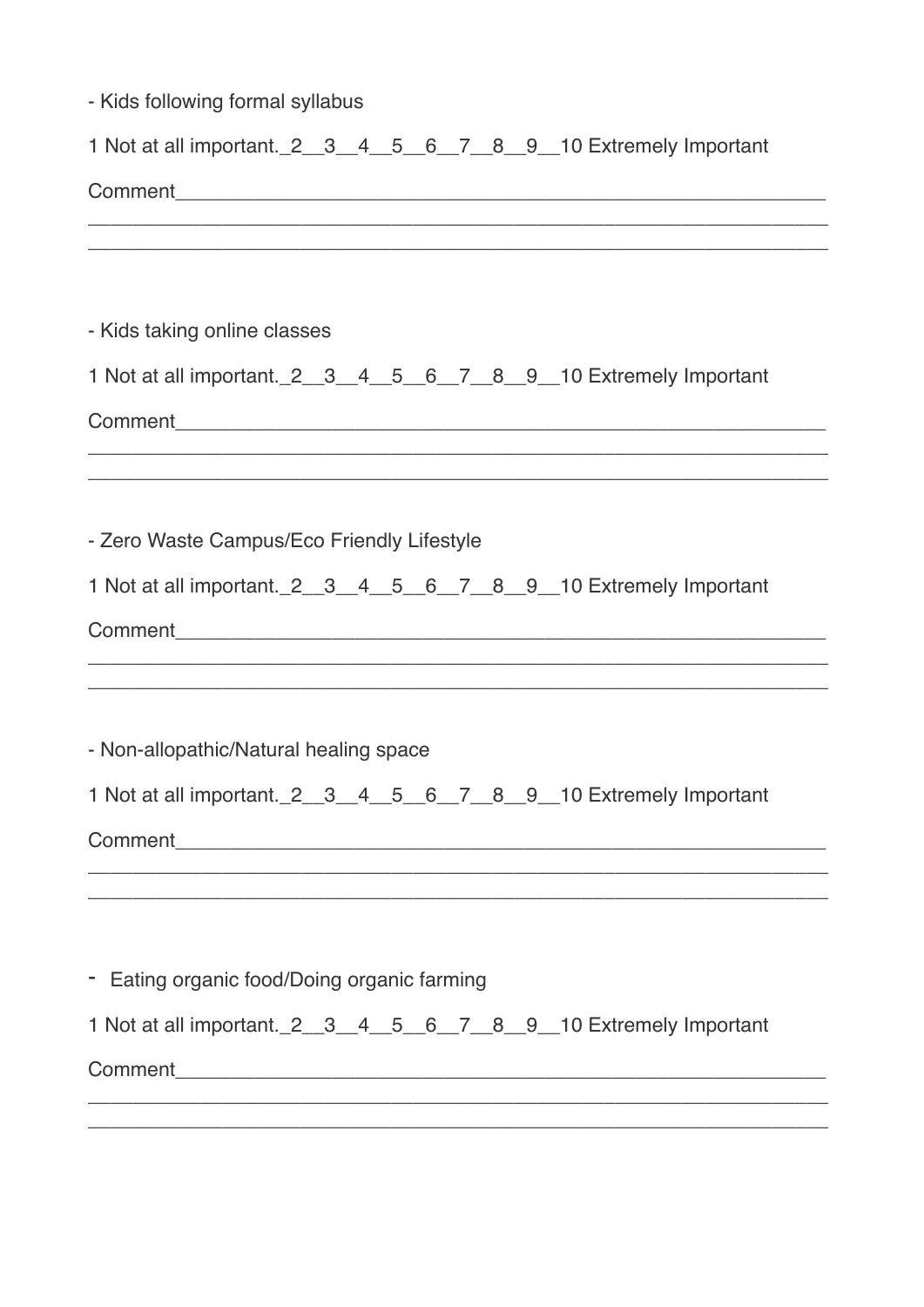| - Eating Junk/Processed Food      |  |  |  |  |                                                                                                                        |
|-----------------------------------|--|--|--|--|------------------------------------------------------------------------------------------------------------------------|
|                                   |  |  |  |  | 1 Not at all important. 2_3_4_5_6_7_8_9_10 Extremely Important                                                         |
|                                   |  |  |  |  |                                                                                                                        |
|                                   |  |  |  |  |                                                                                                                        |
| - Vegan Diet                      |  |  |  |  |                                                                                                                        |
|                                   |  |  |  |  | 1 Not at all important. 2_3_4_5_6_7_8_9_10 Extremely Important                                                         |
|                                   |  |  |  |  | <u> 1989 - Johann Johann Harry Harry Harry Harry Harry Harry Harry Harry Harry Harry Harry Harry Harry Harry Harry</u> |
| - Community Kitchen               |  |  |  |  |                                                                                                                        |
|                                   |  |  |  |  | 1 Not at all important. 2_3_4_5_6_7_8_9_10 Extremely Important                                                         |
|                                   |  |  |  |  |                                                                                                                        |
| - Screen time limitation for kids |  |  |  |  |                                                                                                                        |
|                                   |  |  |  |  | 1 Not at all important. 2 _3 _4 _5 _6 _7 _8 _9 _10 Extremely Important                                                 |
|                                   |  |  |  |  |                                                                                                                        |
| - High Speed Wifi Access          |  |  |  |  |                                                                                                                        |
|                                   |  |  |  |  | 1 Not at all important. 2 _3 _4 _5 _6 _7 _8 _9 _10 Extremely Important                                                 |
|                                   |  |  |  |  |                                                                                                                        |
|                                   |  |  |  |  |                                                                                                                        |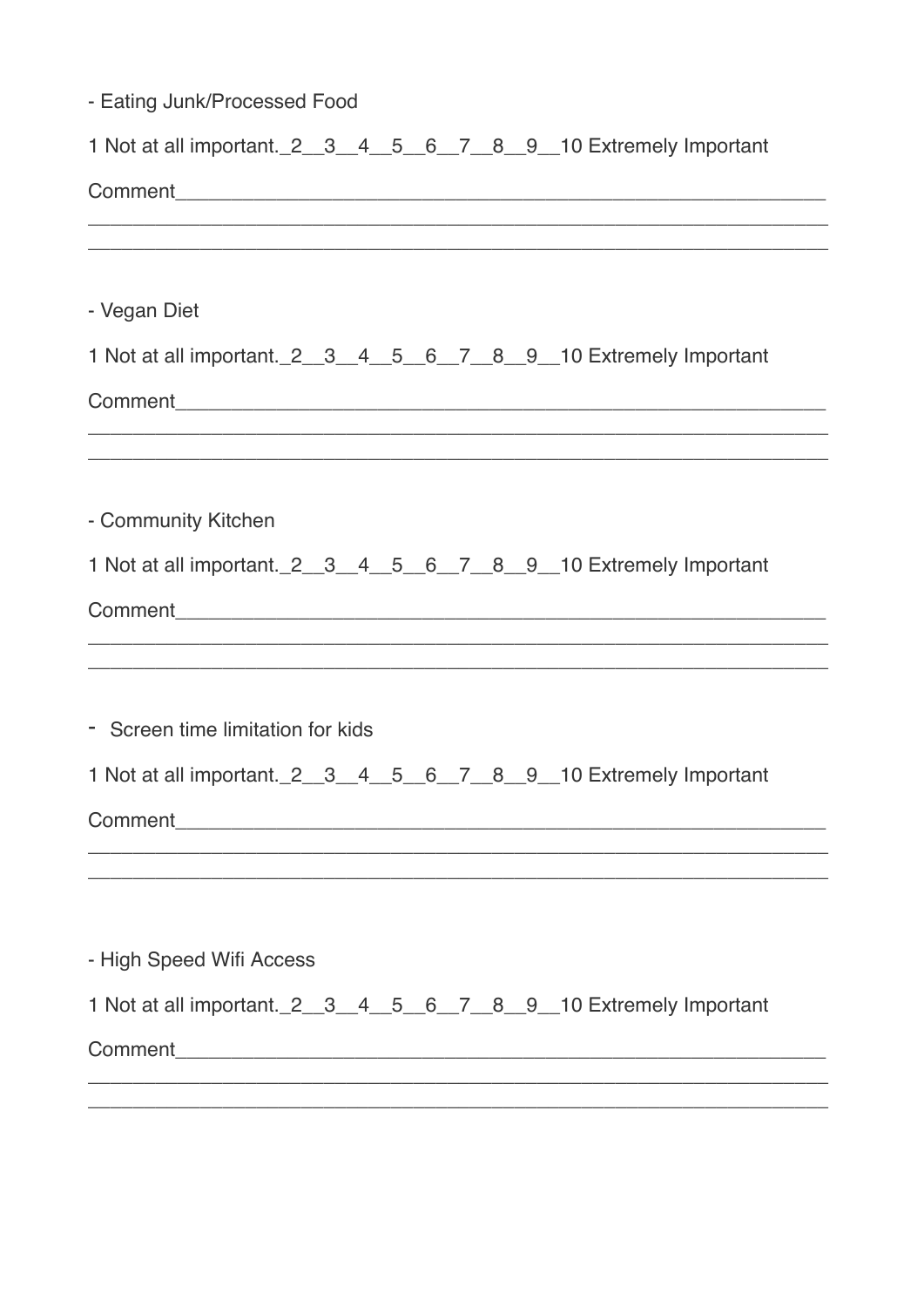| - Transparent discussions and decision-making structure |  |  |  |  |                                                                                                                                           |
|---------------------------------------------------------|--|--|--|--|-------------------------------------------------------------------------------------------------------------------------------------------|
|                                                         |  |  |  |  | 1 Not at all important. 2_3_4_5_6_7_8_9_10 Extremely Important                                                                            |
|                                                         |  |  |  |  | ,我们也不能在这里的时候,我们也不能在这里的时候,我们也不能会不能会不能会不能会不能会不能会不能会不能会。<br>第2012章 我们的时候,我们的时候,我们的时候,我们的时候,我们的时候,我们的时候,我们的时候,我们的时候,我们的时候,我们的时候,我们的时候,我们的时候,我 |
| - Space for Practicing Religion or spiritual tradition  |  |  |  |  |                                                                                                                                           |
|                                                         |  |  |  |  | 1 Not at all important. 2_3_4_5_6_7_8_9_10 Extremely Important                                                                            |
|                                                         |  |  |  |  |                                                                                                                                           |
| - Involvement in mainstream government politics         |  |  |  |  | 1 Not at all important. 2_3_4_5_6_7_8_9_10 Extremely Important                                                                            |
|                                                         |  |  |  |  |                                                                                                                                           |
| - Activism                                              |  |  |  |  | 1 Not at all important. 2_3_4_5_6_7_8_9_10 Extremely Important                                                                            |
|                                                         |  |  |  |  |                                                                                                                                           |